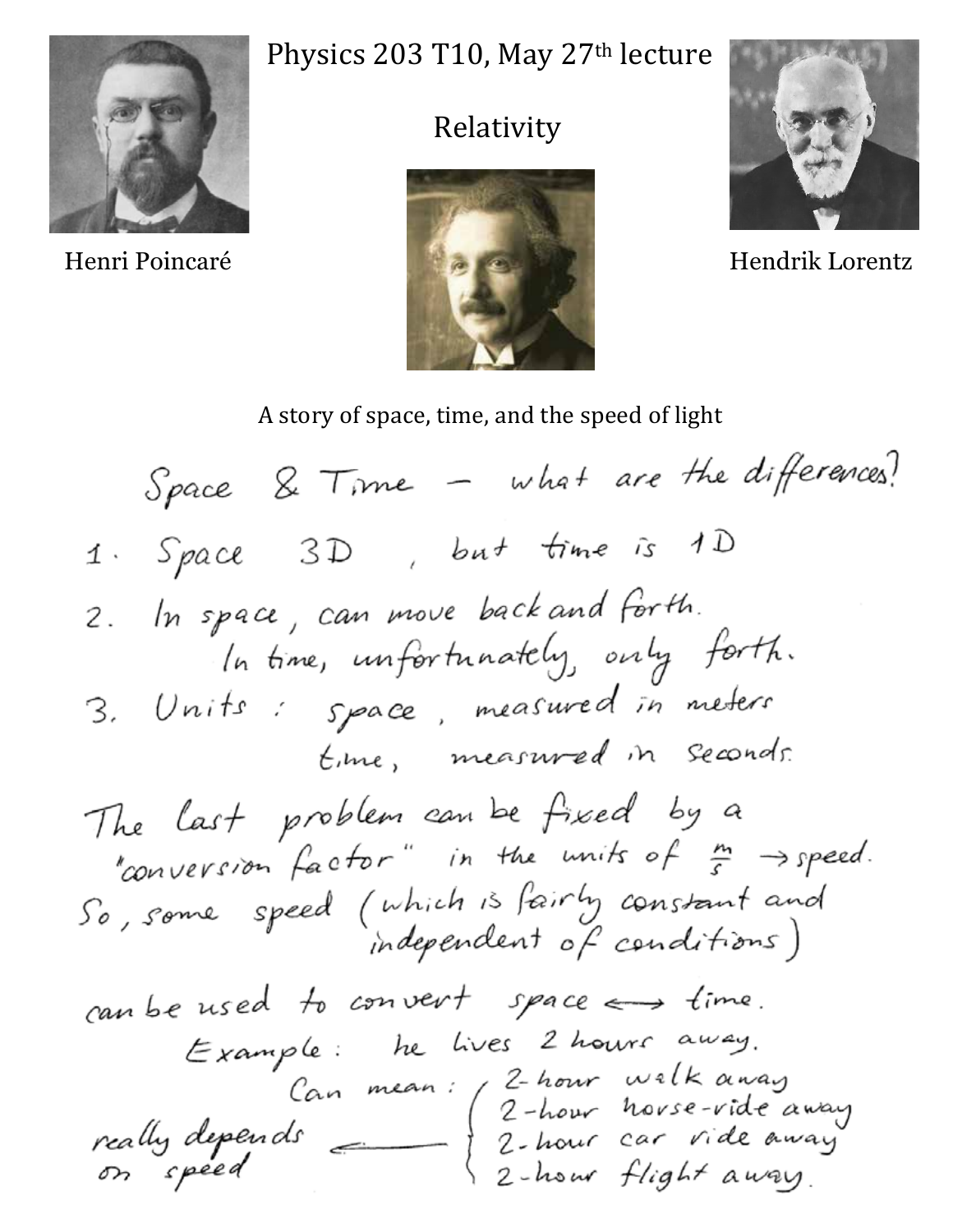$\mathcal{L}$ The essence of travel: (hikers & bikers "to convert time into distance" Example: why not using the fastest known<br>speed, with the added benefit of it<br>being fairly constant and independent<br>of conditions... From Orlou's novel: - "Demons can move with an incredible speed, faster than anything." - "Speed of light?" - "No, faster, With the speed of thought" 1 light - year  $\approx$  9.5.10 m,  $\sim$  4 distance to<br>1 light minute  $\approx$  1.8.10 m system & Centauri<br>2 light minute  $\approx$  1.8.10 m system & Centauri 1 light second =  $3 \cdot 10^{8}$ m 75% dist to the Moon =  $3.10^{\frac{5}{m}}$  = 186 miles - just beyond<br>=  $3.10^{\frac{2}{m}}$  = to Phys departm.<br>=  $n = m \sim 1 + t$ 1 light me 1 light us 1 light ns = 0.3 m ~ 1 ft.  $c = 299792458 \frac{h}{s}$  exactly!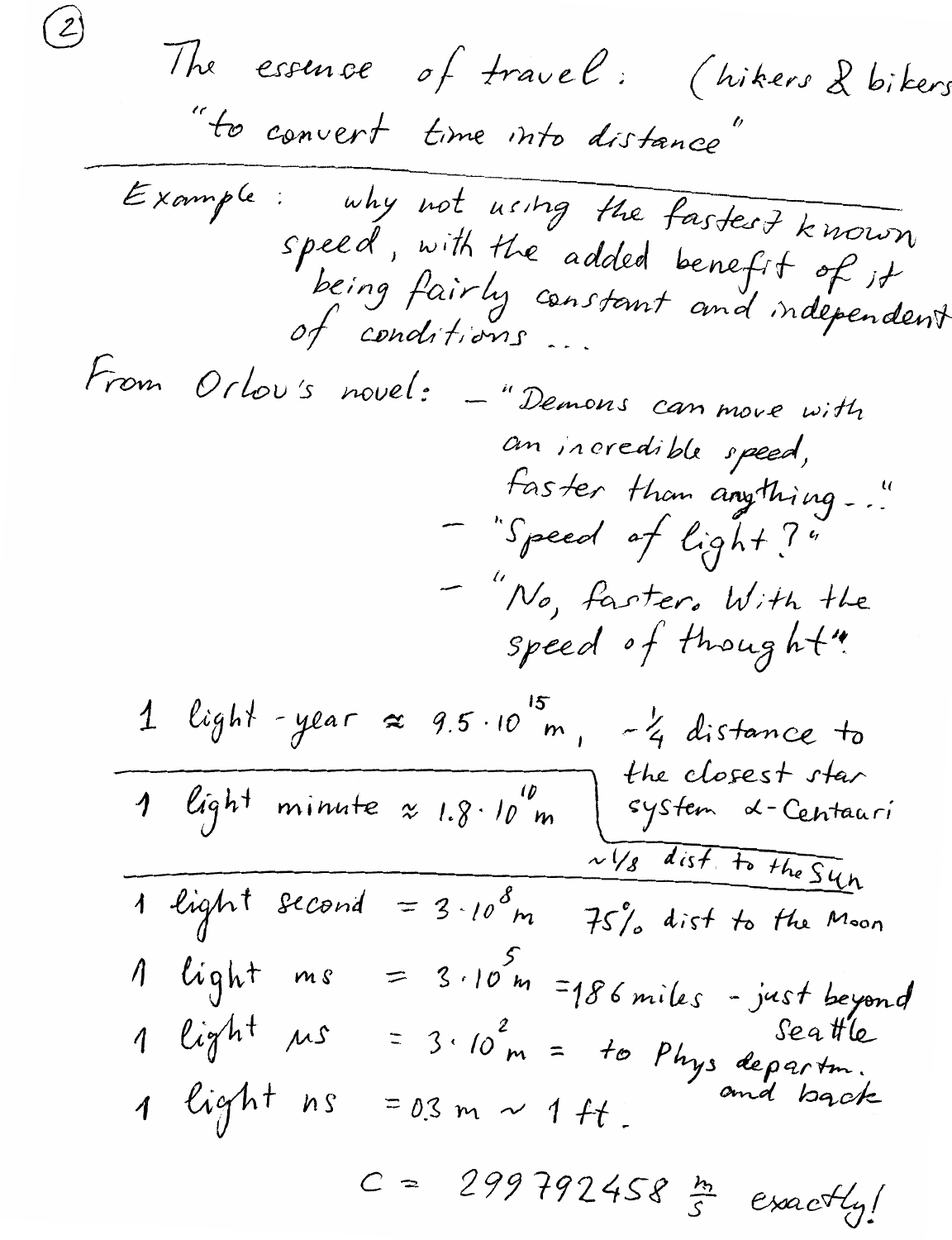What is happening when we measure the world from a bus or train?<br>(compared to the measurements)  $\left\lfloor \frac{vt}{t} \right\rfloor$  $D_{L}$  $\begin{array}{c}\n\hline\n\downarrow \\
\swarrow\n\end{array}$ Ground system  $\begin{cases} \text{space} \\ \text{time} \end{cases}$ (light meters) Bus system  $\S$  space  $x'$  $time$   $t^{\prime}c$  $Q_{t=0}$  $\int c t' = x - \frac{v}{c} f c$ <br>  $\int c t' = ct$ (distances are the same and if  $x' = const$ , x keeps increasing)  $t'$ c "Shear transformation"  $*ev_3$ Distances between synchronous events are the same in booth systems, but the distances between past/future events are not.

 $\binom{3}{2}$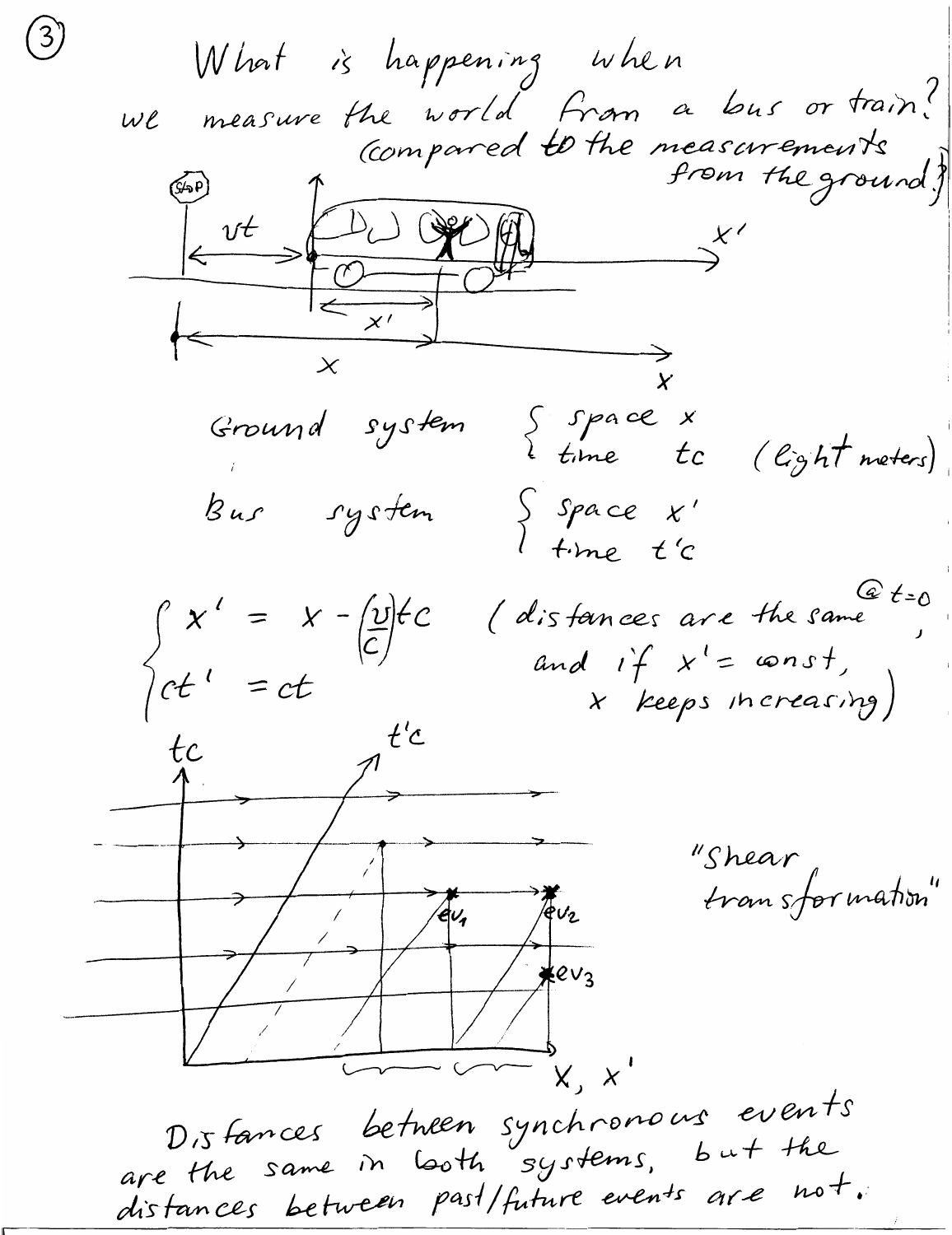Poincaré's & Lorentz's idea: instead of "shear", why not try the rotation?

 $\left( 4\right)$ 



idea:  $\int x' = x \cos \theta - t c \sin \theta$  $\begin{cases} c t' = x \cdot sin \theta + t c cos \theta \end{cases}$ 

Crazy Consequences: events that are at the same tome on the ground The bus will appear shorter/longer<br>to people on the ground us. on the bus And, they will not even be able to agree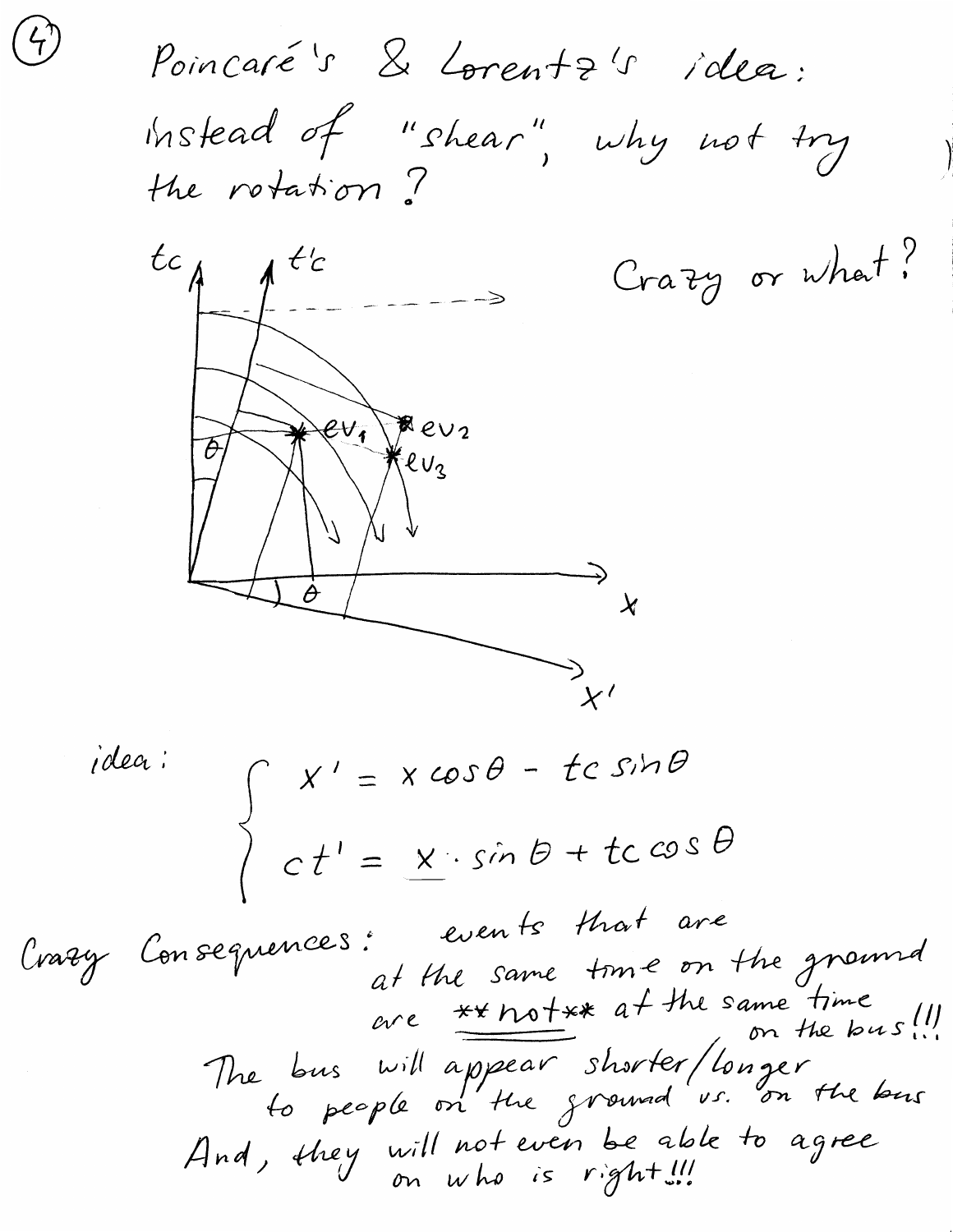Let 's  $\mathcal{S}$  $\theta$  : find  $ct_{\Lambda}$  $\hat{\theta}$ same time on the ground  $ct_{1}$ - location of the bus at time  $t_1$  $tan \theta = \frac{\hat{x_1}}{c|t_1}$  $\frac{v}{c}$ arctan  $\frac{\nu}{c}$ Phag this value of 0  $ih$ to  $\alpha$ equations: x cos avectan  $\frac{v}{c}$  - to sin avectan  $\frac{v}{c}$  $\chi'$  $ct' = x sinarctan \frac{U}{c} + ctcos arctan \frac{V}{c}$ Math:  $x' = \frac{x}{\sqrt{1 + (\frac{U}{c})^2}} = \frac{Ut}{\sqrt{1 + \frac{U^2}{c^2}}}$  $cos arctan x =$ Sin arcton X  $\sqrt{1+x^2}$  $\frac{v}{c}$  x  $\frac{ct}{\sqrt{1+\frac{U^{2}}{c^{2}}}}$  $\sqrt{1+\frac{v^2}{2n}}$  $x - vt$ in the limit V«C  $X'$ of bus being slow  $ct$  $ct'$ compared to light,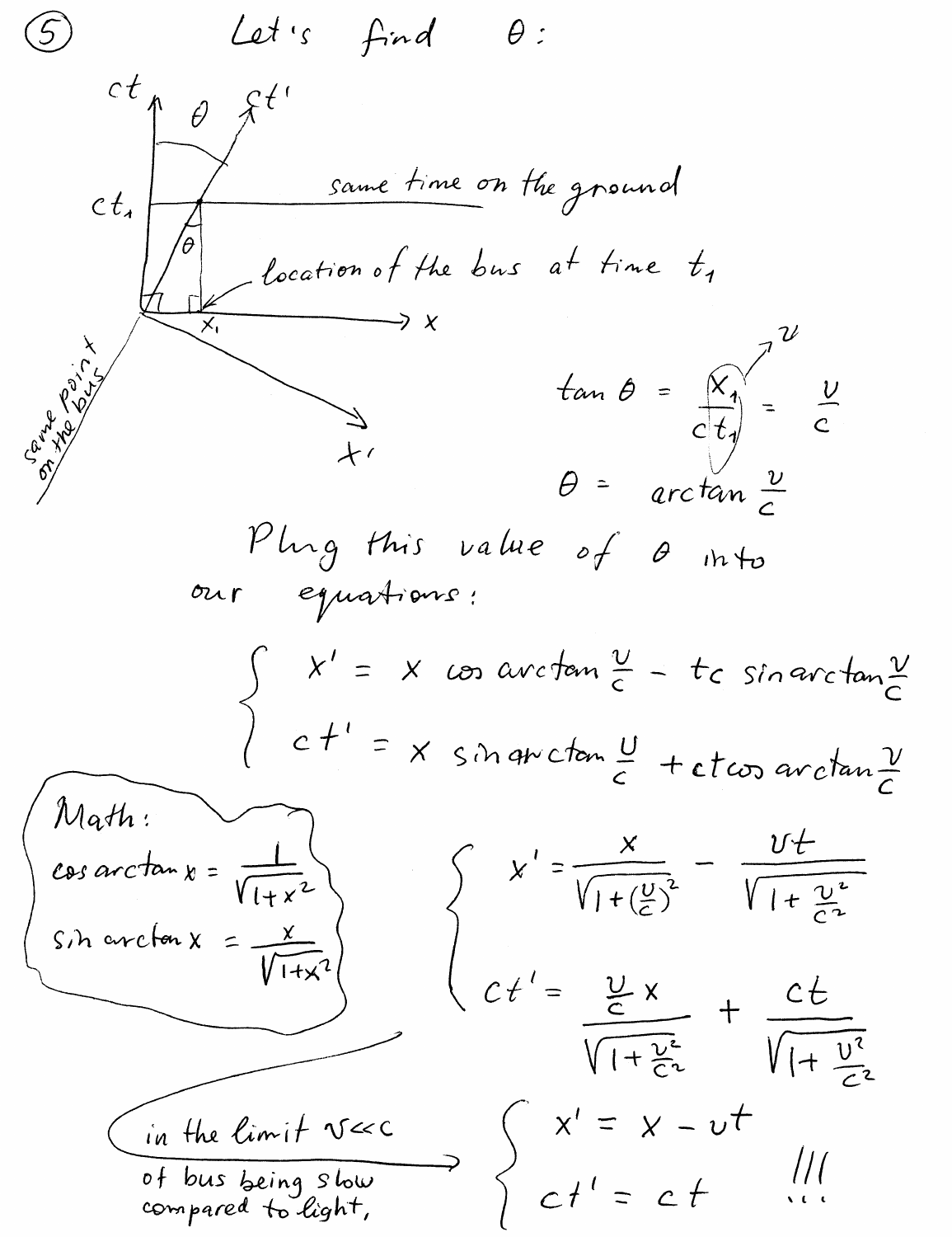6)  
\n
$$
c_{1}^{t} = \frac{c_{1}^{t}}{c_{1}}
$$
\n
$$
c_{2}^{t} = \frac{c_{2}}{c_{2}}
$$
\n
$$
c_{3}^{t} = \frac{c_{3}}{c_{3}}
$$
\n
$$
c_{4}^{t} = \frac{c_{5}}{c_{4}}
$$
\n
$$
c_{5}^{t} = \frac{c_{6}}{c_{5}}
$$
\n
$$
c_{6}^{t} = \frac{c_{7}}{c_{6}}
$$
\n
$$
c_{7}^{t} = \frac{c_{8}}{c_{7}}
$$
\n
$$
c_{8}^{t} = \frac{c_{9}}{c_{1}}
$$
\n
$$
c_{9}^{t} = \frac{c_{1}}{c_{1}}
$$
\n
$$
c_{1}^{t} = \frac{c_{1}}{c_{1}}
$$
\n
$$
c_{1}^{t} = \frac{c_{1}}{c_{1}}
$$
\n
$$
c_{2}^{t} = \frac{c_{1}}{c_{1}}
$$
\n
$$
c_{3}^{t} = \frac{c_{1}}{c_{1}}
$$
\n
$$
c_{1}^{t} = \frac{c_{1}}{c_{1}}
$$
\n
$$
c_{1}^{t} = \frac{c_{1}}{c_{1}}
$$
\n
$$
c_{1}^{t} = \frac{c_{1}}{c_{1}}
$$
\n
$$
c_{1}^{t} = \frac{c_{1}}{c_{1}}
$$
\n
$$
c_{1}^{t} = \frac{c_{1}}{c_{1}}
$$
\n
$$
c_{1}^{t} = \frac{c_{1}}{c_{1}}
$$
\n
$$
c_{1}^{t} = \frac{c_{1}}{c_{1}}
$$
\n
$$
c_{1}^{t} = \frac{c_{1}}{c_{1}}
$$
\n
$$
c_{1}^{t} = \frac{c_{1}}{c_{1}}
$$
\n
$$
c_{2}^{t} = \frac{c_{1}}{c_{1}}
$$
\n
$$
c_{1}^{t} = \frac{c_{1}}{c_{1}}
$$
\n
$$
c_{2}^{t} = \frac{c_{1}}{c_{1}}
$$
\n
$$
c_{1}^{t} = \frac{c_{1}}{c_{1}}
$$
\n $$ 

 $\hat{\mathcal{A}}$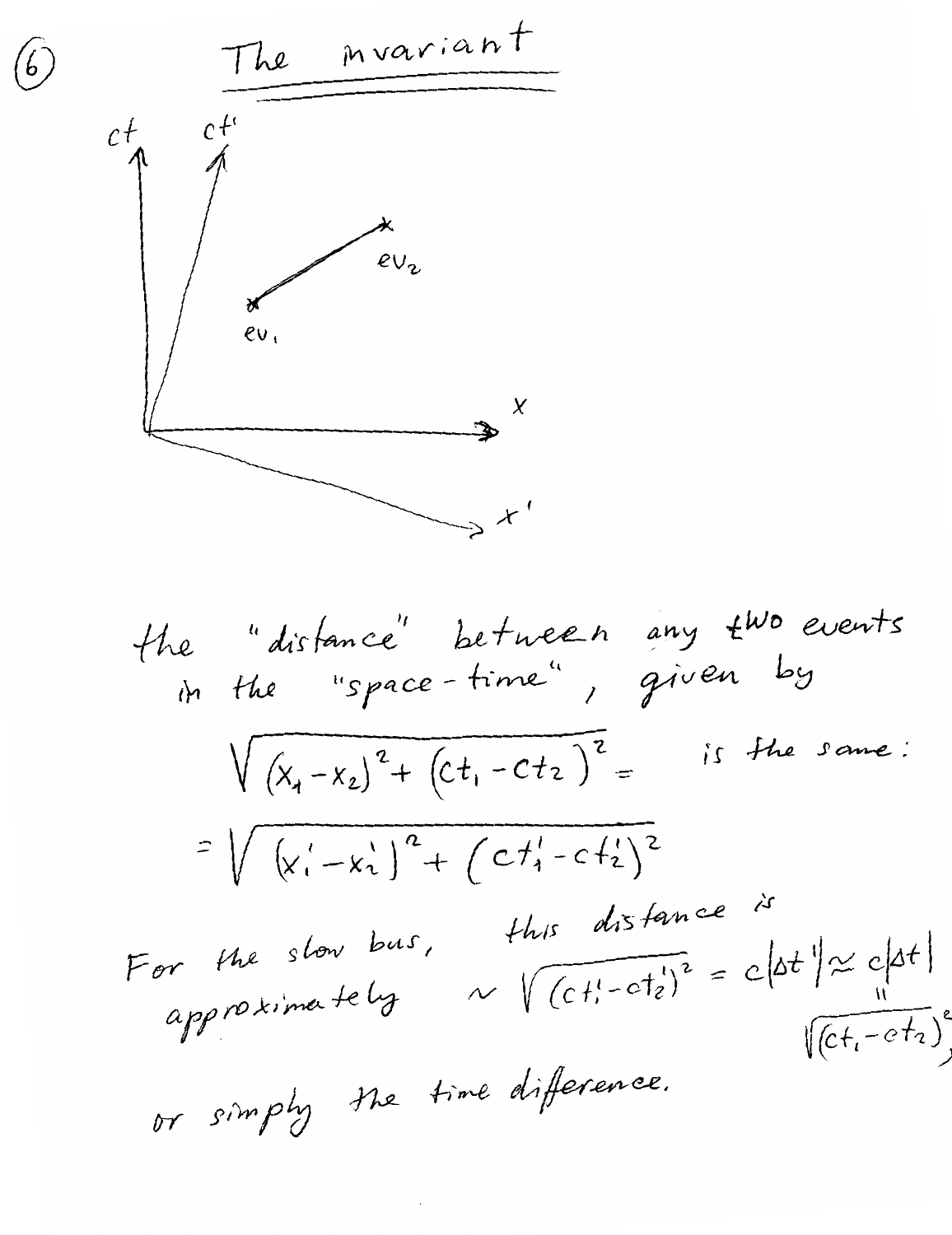(7) Unfortunately, this "theory" was not confirmed by the measurements. Poor Poincaré and Lorentz went back to their equations, and tweaked them. One of them said, "What if time is not<br>real, we are just<br>imagining it?" The other answered, mumbling: "Yon mean, time should be ict, not ct?"  $i = \sqrt{-1}$ "But then we should  $cos(i\theta) = cosh\theta$ rotate by an imaginary<br>angle, too!!! "  $sin(i\theta) = isinh\theta$  $^{\prime\prime}$  T<sub>a</sub> - daaa !!!" Everyone thought these guys were crazy,<br>but Einstein said, "wait a minute"...  $SO_t$  here we go:  $\begin{cases}\n x' = x \cos i\theta - t \cos i\theta \\
 ct' = x \sin i\theta + c \cos i\theta\n\end{cases} \rightarrow$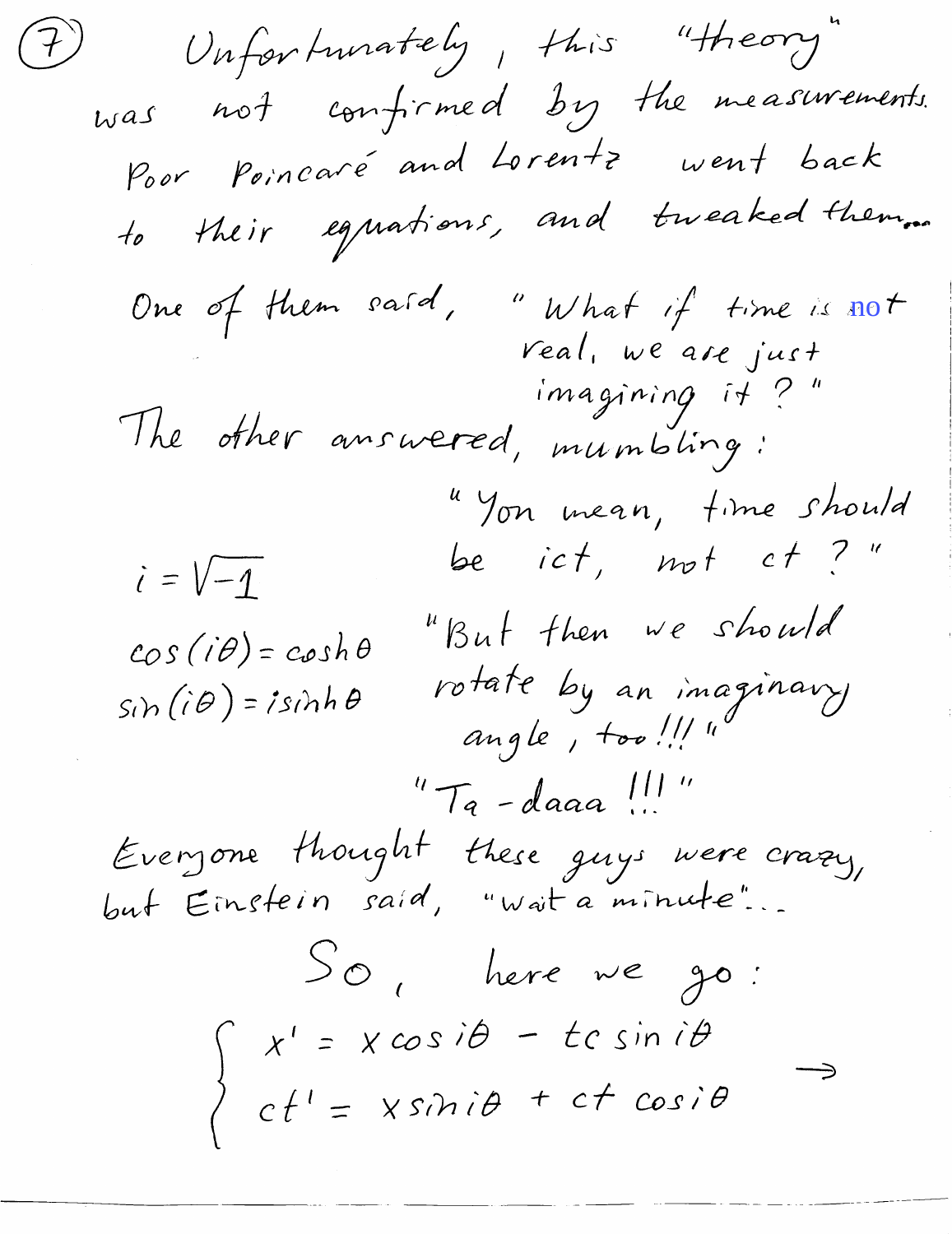$\begin{cases}\n x' = x \cosh \theta - i t c \sinh \theta \\
 c t' = i x \sinh \theta + c t \cosh \theta \\
 x i \qquad x i \qquad x i\n\end{cases}$  $x' = x \cosh \theta$  (itc)sinho  $\left(\frac{ict^{\prime}}{a^{ict^{\prime}}} - x \sinh\theta + (ict) \cosh\theta\right)$  $ict$ - hyperbolas circles The "distance" between events  $\sqrt{(i\Delta t c)^{2} + (\Delta x)^{2}} = \sqrt{(tc)^{2} + x^{2}}$ or  $\sqrt{(t_c)^2-x^2}$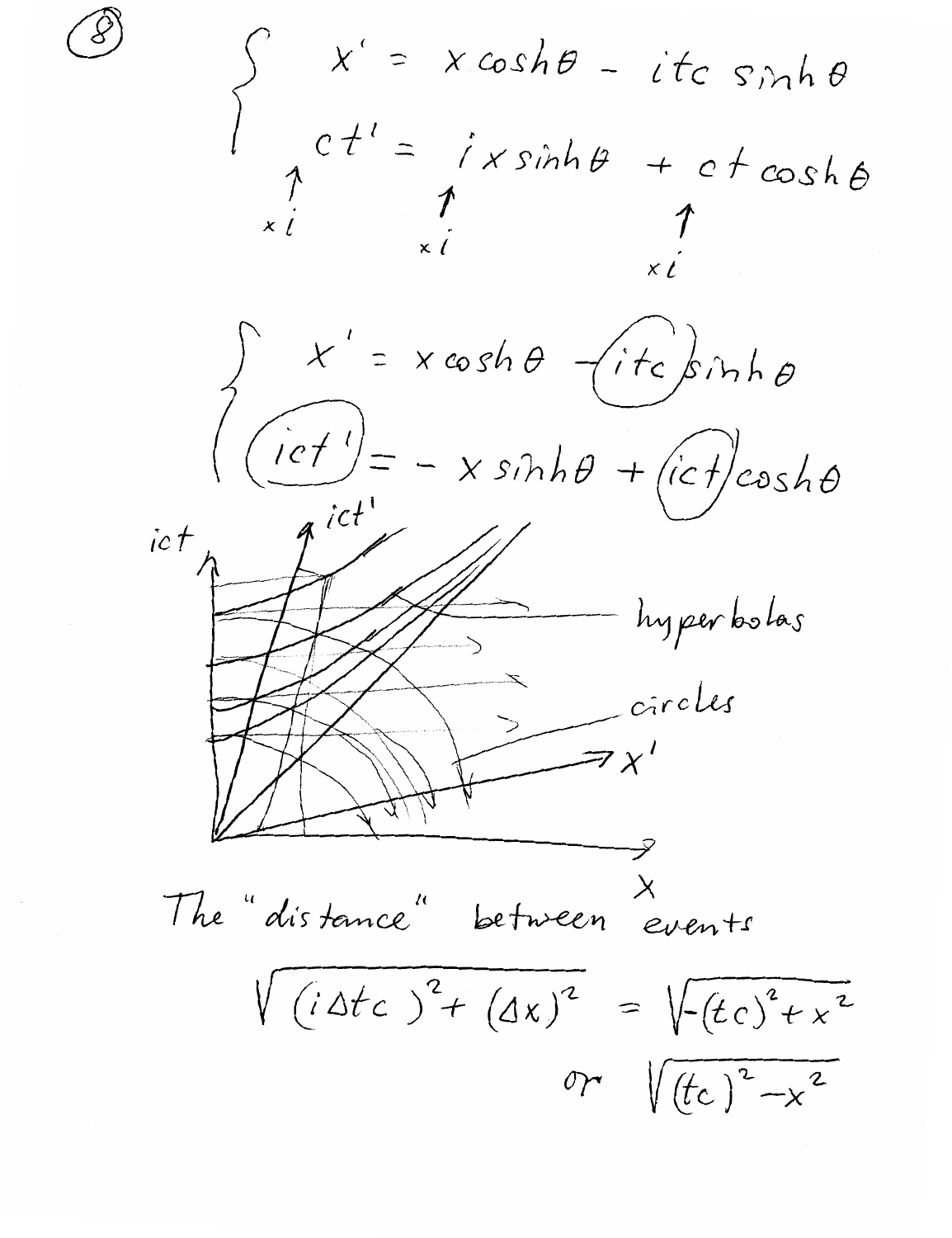(9) Same way, can express  $\theta$  as velocity  $tanh \theta = \frac{\gamma}{c}$ cos arctamh  $\frac{v}{c} = \frac{1}{\sqrt{1-\frac{v^2}{C^2}}}$ sm avectant  $\frac{v}{c} = \frac{v/c}{\sqrt{1-v^2/c^2}}$  $\begin{cases}\n x' = \frac{x}{\sqrt{1-\frac{v^{2}}{C^{2}}}} - \frac{v \frac{t}{C^{2}}}{\sqrt{1-\frac{v^{2}}{C^{2}}}} \\
 c t' = \frac{v}{\sqrt{1-\frac{v^{2}}{C^{2}}}} + \frac{ct}{\sqrt{1-\frac{v^{2}}{C^{2}}}}\n\end{cases}$ Done !!!  $Exom\rho le$ : event1 - light emitted event2 - light absorbed " world space-time distance"  $\mathcal{L} = \sqrt{(c \Delta t)^2 - (\Delta x)^2} =$  $\sqrt{(C\Delta t)^2-(C\Delta t)}^2=0,$ observe the light. Speed of light is the same !!!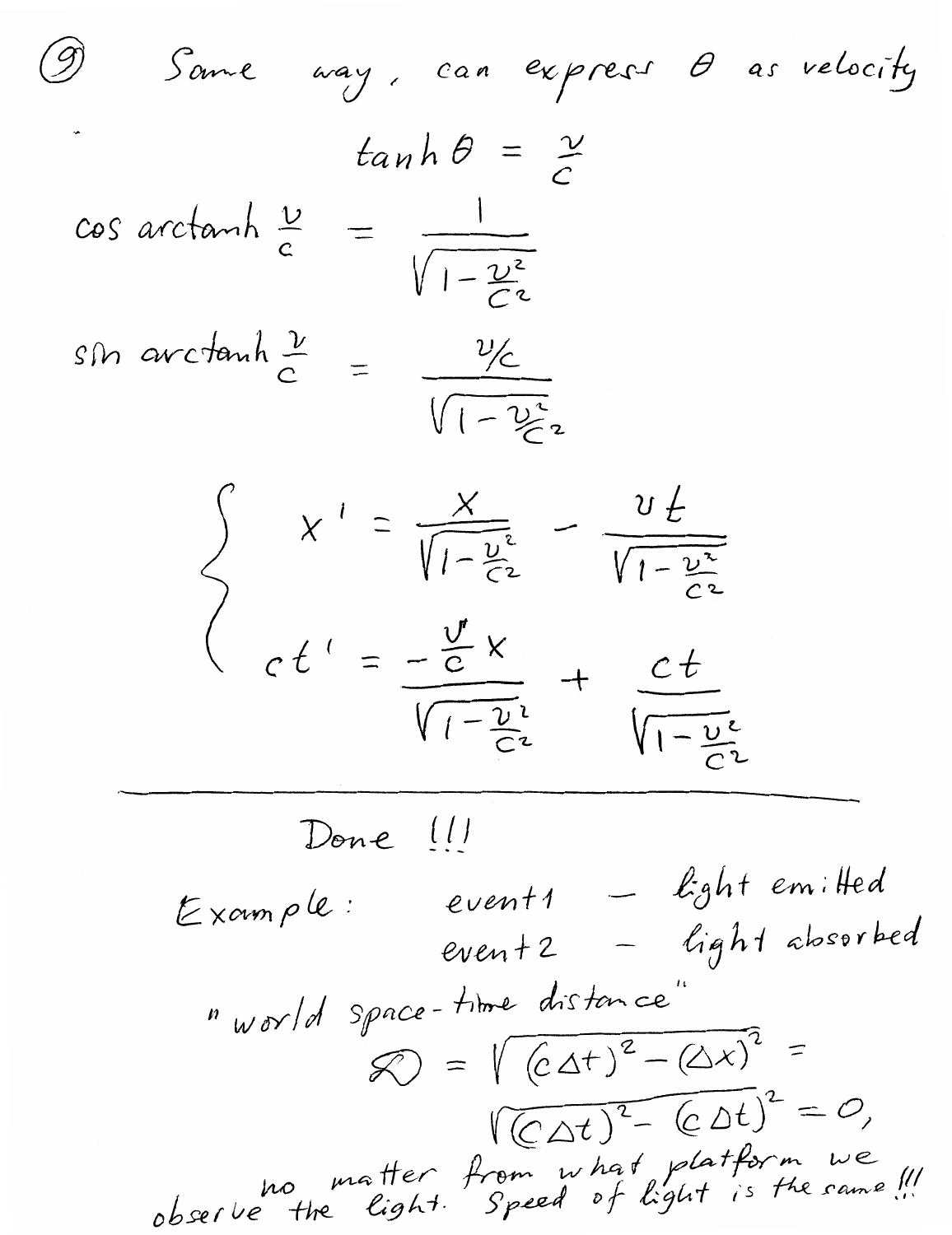Exemple 2:

\nEvent 1: a clock deposited  
\nStation A at time 0,  
\nwith velocity v

\nEvent 2: same clock arrived at *shation B*  
\nat *shation B*  
\nat *earth time t*,  
\nclock is own true t.

\nDo = 
$$
\sqrt{(cdt)^2 - (\Delta x)^2} =
$$
  
\n $= \sqrt{(c\Delta t)^2 - (\Delta x)^2}$  frame,  $\Delta x = \text{tot}$ 

\nTime of  $\Delta t$  is the probability of the total number of times 0.

\nNote: The result is  $\Delta t$  is the probability of the total number of times 0.

\nCheck: The first line is less than the Earth time.

\nThe distance is less than the Earth time.

 $\cdot$ 

 $\mathcal{T}$ 

 $\sqrt{2}$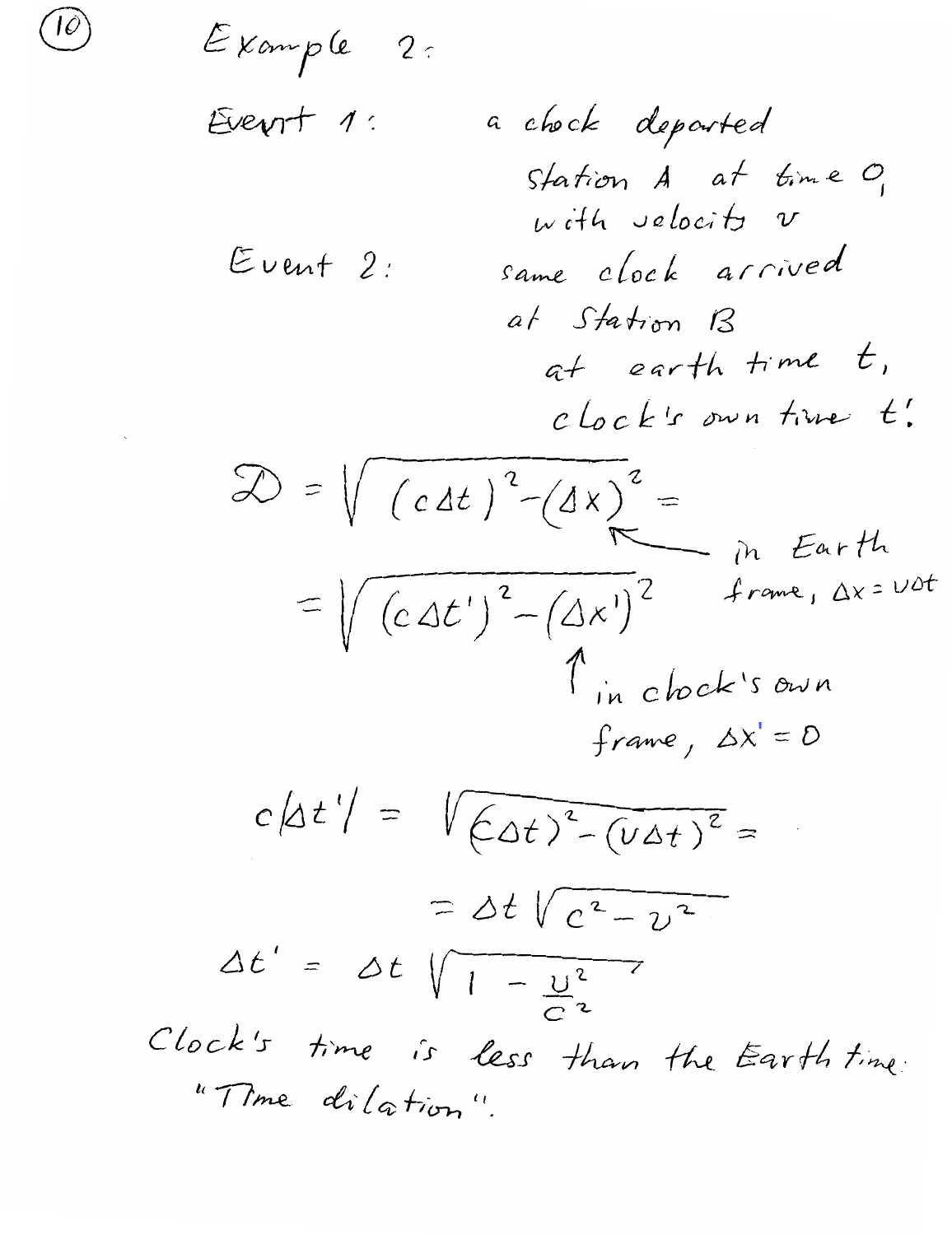(11) More concrete example:<br>Tuin paradox: 4.3 ly away one turn goes to & centaing and back  $with 0.99c speed.$ How old is he when he gets back? Earth frame:  $\Delta t = 2 \frac{d}{v} = 2 \cdot \frac{4.3y}{0.99} =$  $= 8.7$  years later Ship frame; going there and back  $\Delta x = 0$  $\Delta t' = \Delta t / 1 - 0.99^2 = 1.22$  year The astronant tain will be 7 1/2 years yonnger! Example 3  $10^{14}$   $\frac{v}{10^{14}}$ Length contraction A meterstick is moving at  $v$ , there How long does it appear on Earth. Event 1: left end at Earth time to<br>Event 2: night end at Earth time 0